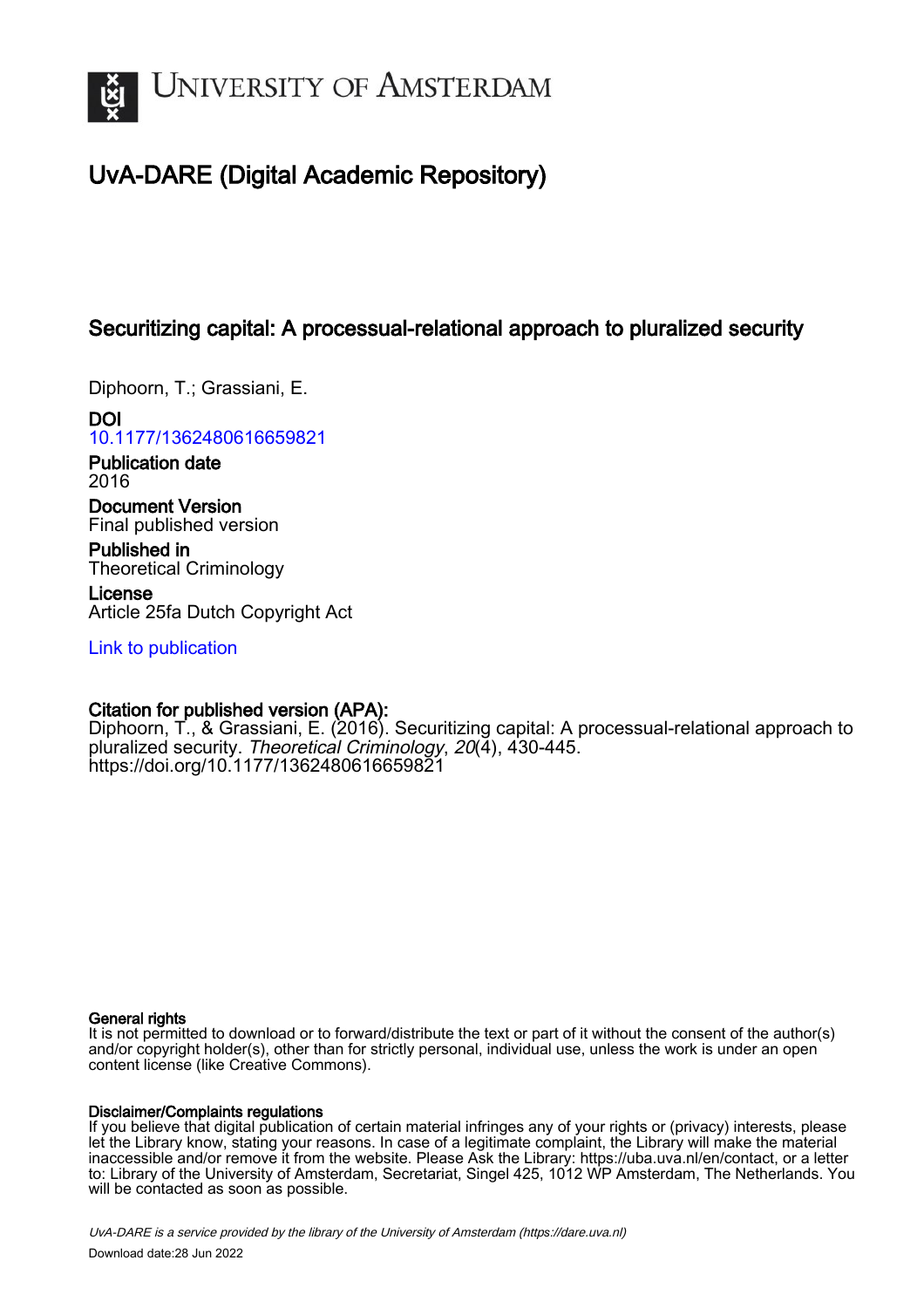*Article*



# **Securitizing capital: A processual-relational approach to pluralized security**

Theoretical Criminology 2016, Vol. 20(4) 430–445 © The Author(s) 2016 Reprints and permissions: sagepub.co.uk/journalsPermissions.nav DOI: 10.1177/1362480616659821 tcr.sagepub.com



## **Tessa Diphoorn**

Utrecht University, The Netherlands

## **Erella Grassiani**

University of Amsterdam, The Netherlands

#### **Abstract**

In this article, we introduce the concept of 'securitizing capital' as a new analytical tool to understand the pluralized landscape of security. We define securitizing capital as a process whereby different forms of capital are, consciously and unconsciously, used to acquire legitimacy and power. While other approaches have been developed to understand pluralized security, such as security networks, nodal frameworks and assemblages, we argue that, useful as they are, they tend to overlook issues of agency, how relationships are established and negotiated and the subjective experiences of security. In contrast, we introduce a processual-relational approach that is based on the translation and conversion of other types of capital, such as economic and social, to acquire a position of power within a specific (security) 'field'. In order to elaborate on our approach and its relevance, we draw on fieldwork conducted in Kenya, Jamaica and Israel.

#### **Keywords**

Bourdieu, capital, pluralized security, policing

## **Introduction**

Numerous studies have demonstrated that the provision of security extends beyond the nation-state and includes a range of actors. Such complexity is captured by concepts such

#### **Corresponding author:**

Tessa G Diphoorn, Department of Cultural Anthropology, Utrecht University, PO BOX 80140, 3508 TC Utrecht, The Netherlands. Email: [T.G.Diphoorn@uu.nl](mailto:T.G.Diphoorn@uu.nl)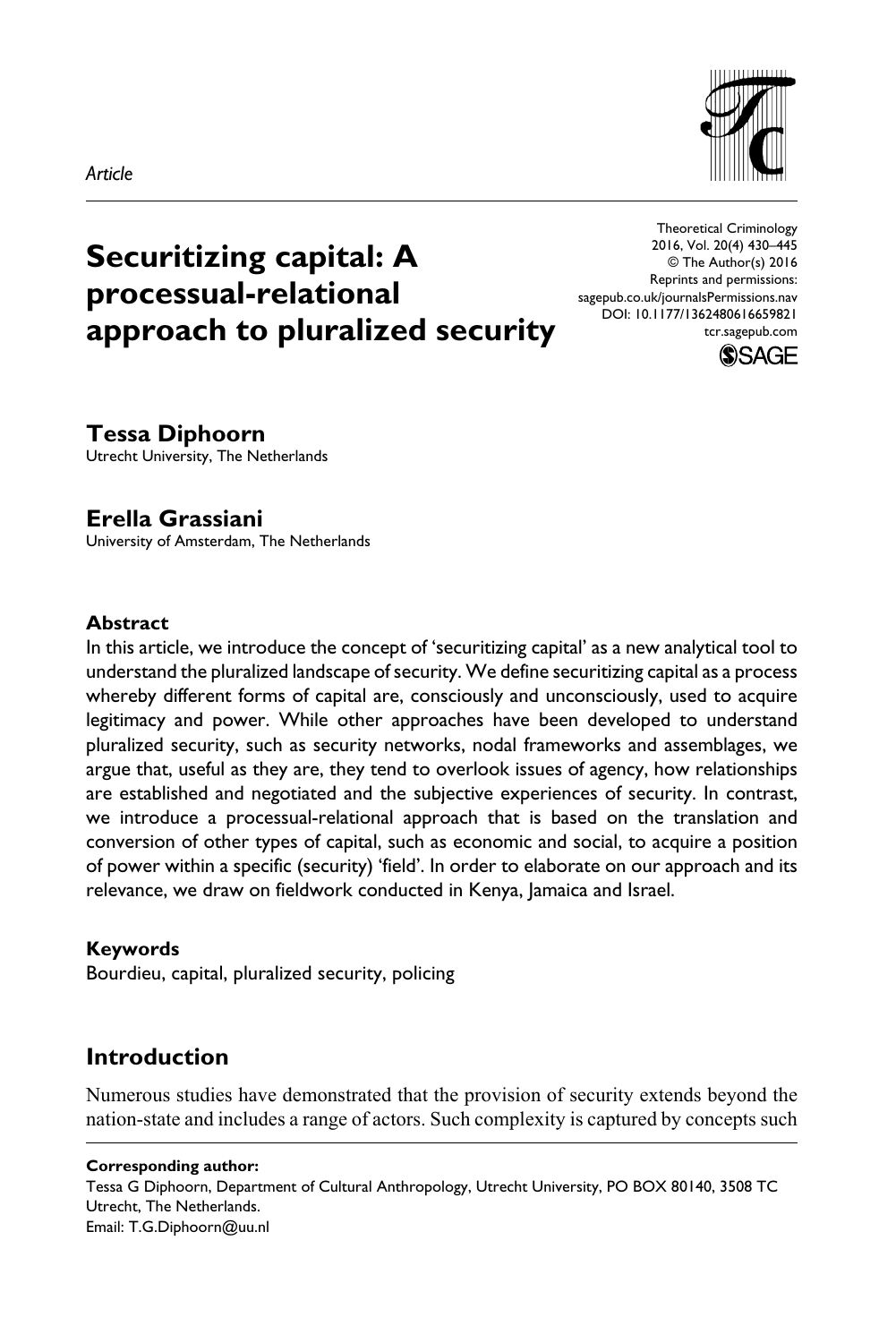as 'plural policing' (Jones and Newburn, 2006), 'security quilts' (Ericson, 1994) and 'policing webs' (Brodeur, 2010). In the policing and security literature, which largely stems from criminological and political science perspectives, authors have developed numerous frameworks to understand pluralized security provision, such as nodal frameworks (Shearing and Wood, 2003), security networks (Dupont, 2004), security assemblages (Abrahamsen and Williams, 2011) and security regimes (Dupont, 2014). All move beyond a state-centred approach to analyse how security actors produce a particular type of social and/or political order.

Although insightful, these frameworks tend to focus on the different actors involved, such as the police, the military, private security companies, neighbourhood watches and so on. We suggest that further analytical tools are necessary to clarify how the relationships between these actors are constituted and negotiated and that such tools should also attend to non-human security elements, such as technology, symbols and discourses. We developed these insights through our ethnographic inquiries, which showed us the importance of the way relationships are established or severed, how they change and are negotiated, the crucial role of non-human elements within these interactions and subjective experiences of security. In order to encapsulate these various elements, we introduce a new concept of *securitizing capital* to refer to the process whereby different security actors use various forms of capital, both intentionally and unintentionally, to acquire legitimacy and power. In this process, other types of economic and social capital are translated and converted to acquire a position of legitimacy and (economic) power within a specific 'field'.

By focusing on different forms of capital, we can better understand the relationships between people, materials, experiences and data. This article thus contributes to the literature on security and policing by moving away from an actor- and organizationoriented approach to security towards a processual-relational one. Rather than studying the 'state police' and/or the 'private security company' as single, independent institutions, we look at the various ways through which these entities are connected and disconnected and at the hierarchical relationships that develop from these multiple interactions. This approach allows us to emphasize the interdependence of public–private security and further explore how it takes shape.

We draw on empirical research in Kenya, Jamaica and Israel that focused on various elements and scales of security—from the institutional to the global. We primarily relied on three qualitative research methods: interviews; life histories; and participant observation. The first main method consisted of interviewing individuals whom we identified as key players, such as the owners of large private security companies, high-ranking police officers, participants of community policing initiatives and security consultants.1 The second method, life histories, were conducted across the field sites and provided rich data for a deeper understanding of personal practices, social networks and the production of particular knowledge systems, which are elements that we define as capital. Our third strategy was participant observation, 'a method in which a researcher takes part in the daily activities, rituals, interactions, and events of a group of people as one of the means of learning the explicit and tacit aspects of their life routines and their culture' (De Walt and De Walt, 2002: 1). In practice this ranged from attending particular operational meetings between the state police and private security companies to joining security seminars.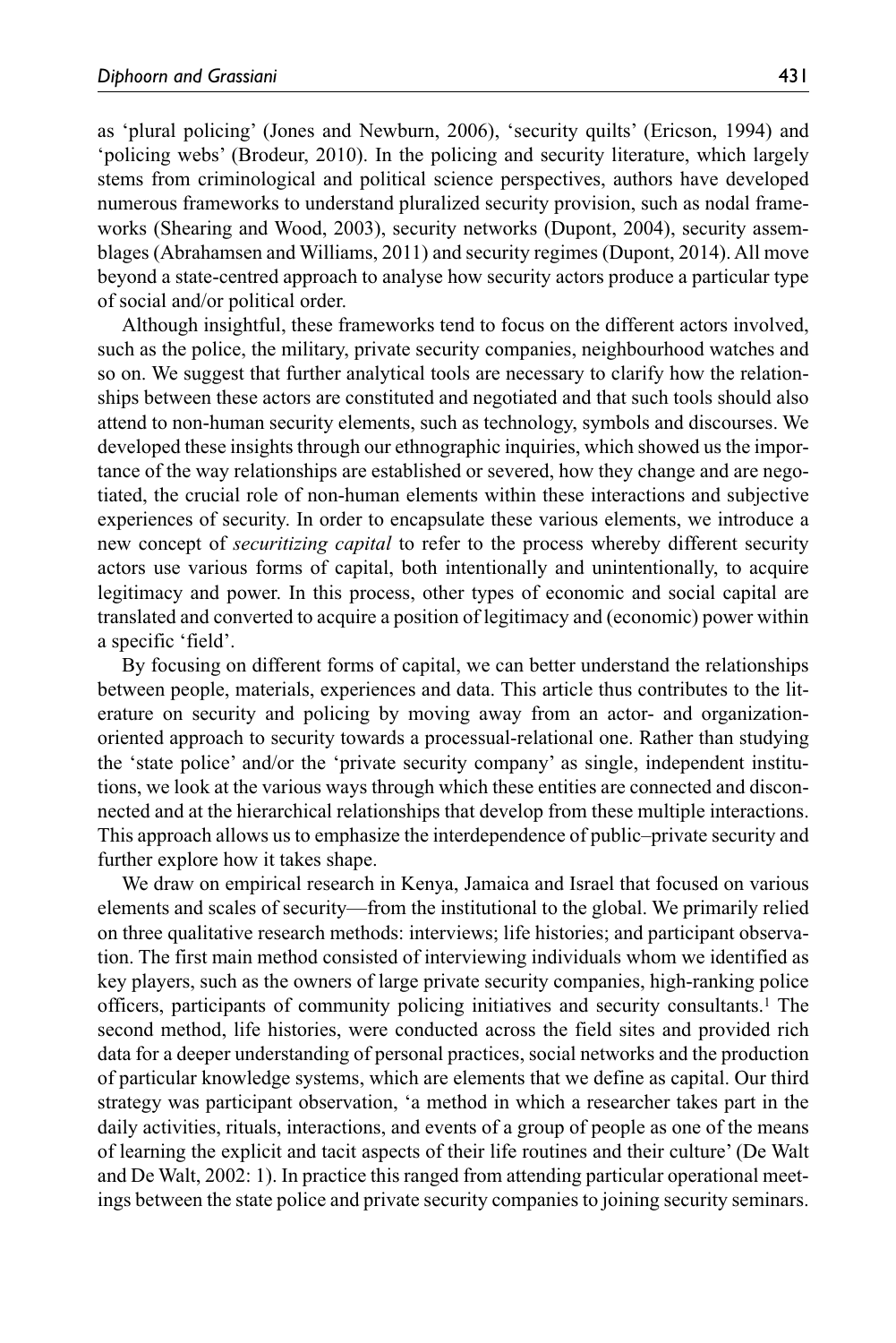In addition, we also analysed secondary data, such as legislation, minutes of meetings, company websites and PR material.

The outline of this article is as follows: in the first section we briefly introduce the three cases we use in our analysis; after which we give a short overview of some of the existing frameworks that have been used to analyse the pluralized landscape of security. In the third section, we outline our proposed conceptual tool, namely 'securitizing capital', drawing from Bourdieu (1999, 2002) and Dupont (2004), which we subsequently explore further when we discuss examples of different forms of securitized capital taken from our three cases. In the concluding section, we further emphasize the relevance of our processual-relational approach; that is, how particular forms of capital are securitized, and how this provides new insights into the ways in which security is articulated and enacted across the globe.

#### **Kenya, Israel and Jamaica**

All three countries in our study face high levels of insecurity. Jamaica and Kenya both have extremely high rates of criminal violence, especially in their capitals. In Kingston, known as one of the world's 'murder capitals', crime is primarily concentrated in the downtown area and governed by criminal leaders known as 'dons' who have documented links with political leaders (Harriott, 2000; Jaffe, 2012). Nairobi, known by the unfortunate nickname of 'Nairobbery', has similarly high rates of crime, however security concerns tend to also focus more broadly on the rise of terrorist attacks across the country (Ngugi et al., 2004; Ruteere and Pommerolle, 2003). In Israel, crime levels are relatively low, yet 'the situation', as Israelis often call the occupation and conflict with the Palestinians, underpins a sense of insecurity in which almost all measures for security are justified. 'Security' or '*bitakhon*' in Hebrew is a central part of the daily and political discourse in the country, and is naturalized and seen as a 'higher good' (Ochs, 2011).

The second point of relevance of the three cases is a dominant and highly visible presence of state armed bodies faced with addressing the various forms of insecurity. In Kenya and Jamaica this primarily concerns the state police bodies created under British colonial rule. Both the Jamaican and Kenyan state police are widely regarded as corrupt, poorly trained, under-equipped, incapable of addressing the crime problem and have undergone numerous reforms throughout the past decades (Harriott, 2000; Ngugi et al., 2004). In Israel, the state police is mostly engaged with internal and criminal affairs within Israel (i.e. within the Green Line).<sup>2</sup> The main state body responsible for national security is the Israeli Defence Forces (IDF). Israel is a highly militarized society and the military influences almost all aspects of society (Kimmerling, 1993; Lomsky-Feder and Ben-Ari, 2012).

The third issue that makes these cases important for our argument relates to the strong and growing presence of the private security industry (Epps, 2013; Mkutu and Sabala, 2007; Ronen, 2010).3 In Jamaica, the private security industry emerged in the 1960s and grew substantially during the political upheaval in the 1970s. Currently there are approximately 300 registered private companies that provide a wide range of security services. In Kenya, the industry also dates to the 1960s. It grew steadily during the 1990s, and experienced an exponential boom after the well-known Westgate mall attack in 2013. It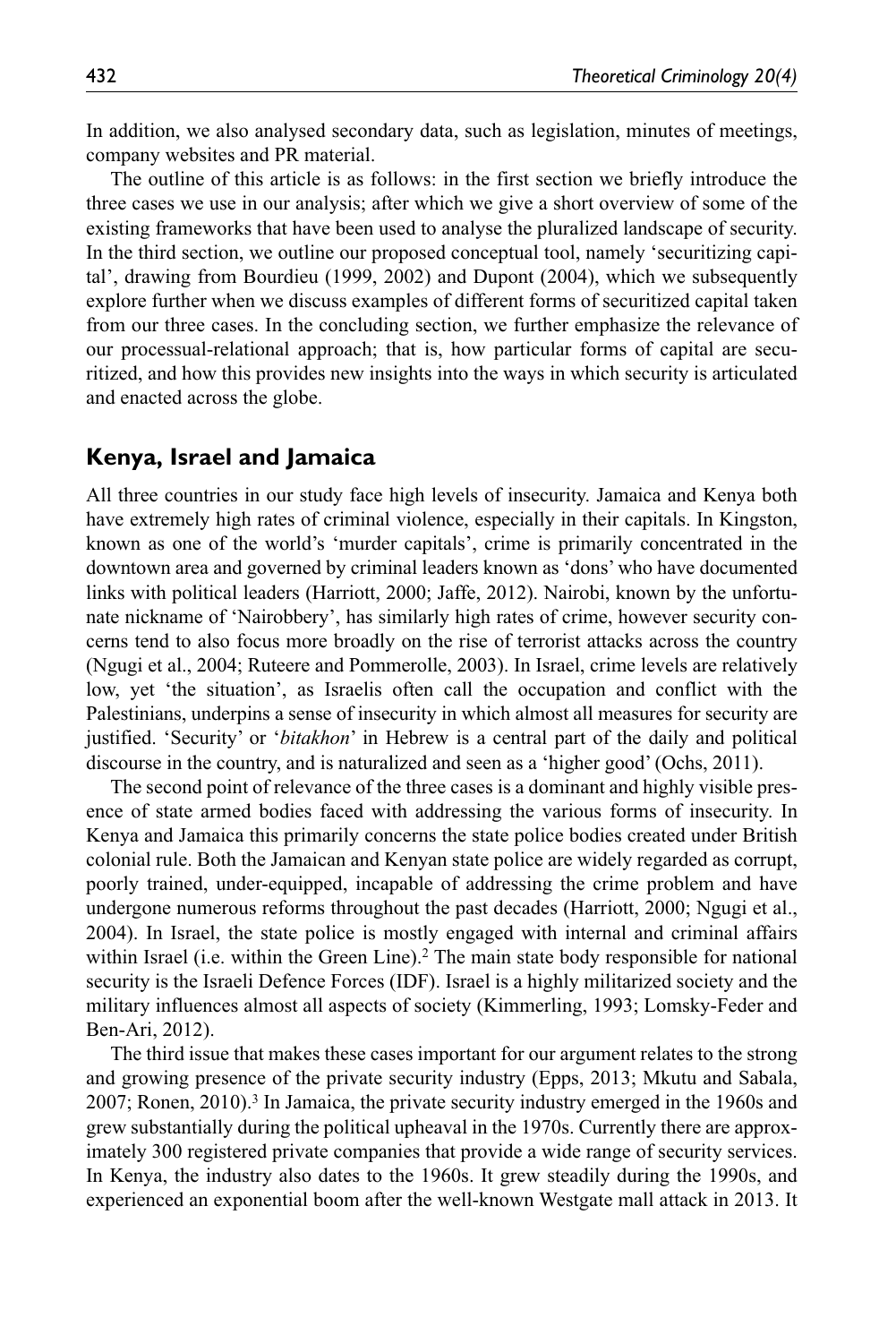is estimated that over 2000 private security companies operate in Kenya. In Israel, there are approximately 150–250 companies, many security consultants that either work alone or within a company and hundreds of companies that focus on the international export of security and defence materials and knowledge, such as weapons, security systems and trainings.

Finally, community-based security initiatives exist in all three countries. In Kingston, residents are increasingly organizing community-based policing initiatives, often encouraged by international development aid programmes. In Nairobi, resident-driven initiatives are also common. One such initiative gained publicity during the Westgate mall attack, as some of its members were actively involved in rescuing the victims inside the mall.4 Furthermore, in October 2013, the Kenyan government launched an initiative known as 'Nyumba Kumi', as a form of community policing. In Israel the situation differs somewhat as the state agencies are relatively strong and well organized. However, Jewish settlers have long organized themselves into informal security organizations within the agricultural communities (such as *kibbutzim*). While private security providers generally protect those communities, Israeli settlers living in the Occupied Territories have adopted their methods. These settlers guard their own communities, often with weapons provided by the IDF.<sup>5</sup>

Thus, although distinct, all three countries are shaped by high levels of insecurity, extensive security privatization and a complex public–private security landscape. In each case there is competition as well as interdependence between the various security actors, evident in the militarization of private security, the moonlighting of police officers, links between organized crime and the police and/or private security companies and much more (Jaffe, 2012; Konopinsky, 2009; Mkutu and Sabala, 2007). In the following sections, we discuss three existing frameworks to potentially approach these pluralized security landscapes, and then introduce and exemplify our own approach: securitizing capital. We then return to our empirical cases and outline how social, cultural and economic capital are translated into security-relevant symbolic capital in order to acquire authority.

## **The pluralized landscape of security**

Several frameworks have been developed to analyse pluralized security landscapes. Before we outline our own approach in detail, we will here briefly review three theoretical frameworks: the security network; the nodal framework; and the security assemblage.

The first framework, the *security network*, focuses on the interactions between security providers analysing relations between organizations (Dupont, 2004, 2006; Krahmann, 2005). Dupont (2004) distinguishes between four types of networks that he characterizes as local, institutional, international and informational. He argues that they are porous, flexible, continuously changing and dependent on the contextual environment. Some networks are supplementary while others are competitive. They are not necessarily 'egalitarian social structures' (2004: 84). One of the strengths of the 'security network' framework is that it provides a means of understanding how relations of power and dominance shape the operation of these networks. According to Krahmann (2005: 22), for example, network analysis offers 'valuable insights into the structure and function of the multiple,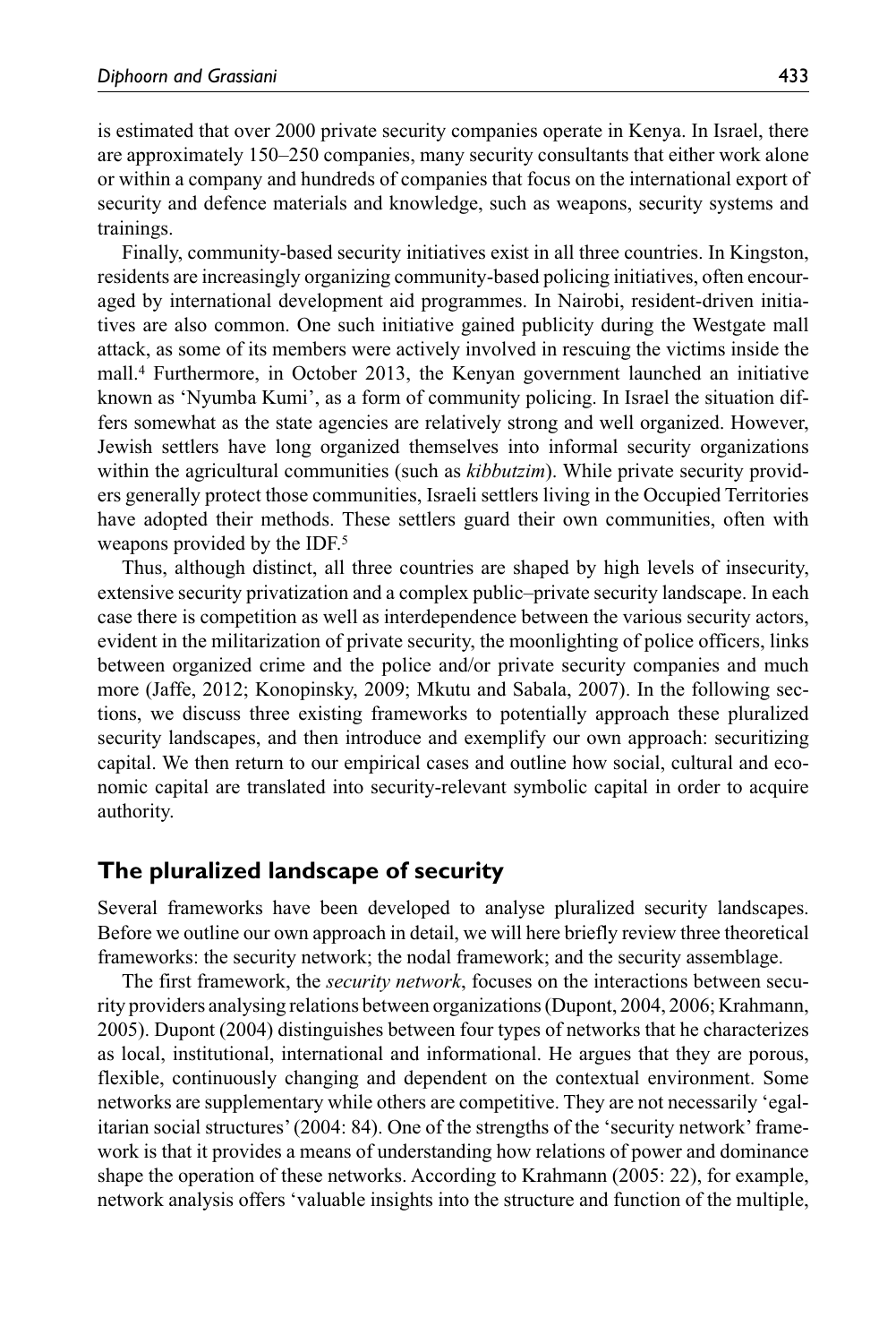diverse and frequently overlapping control and coordination arrangements'. Nonetheless, two main shortcomings remain. Despite the inclusion of informational networks that analyse the informational flow between actors, little attention is paid to the role of material objects. Similarly, the focus on connections disregards how the enactment of security is also shaped by non-connections; that is, the way in which different security providers are *not* linked.

The second framework, the *nodal framework*, addresses our second point of critique by not necessarily focusing on connections. The nodal framework largely draws from governance theory by regarding different security actors (public and private) as nodes, which are defined as governing entities. This framework does not inherently focus on interactions between nodes, as certain nodes may operate in segregation and/or (relative) isolation (Shearing and Wood, 2003; Wood and Shearing, 2007). The main advantage of this approach is that no single node is prioritized over another, further emphasizing that security should not be analysed through a state-centric approach. Yet despite its wide usage, the nodal framework has some shortcomings, as others have observed. The first of these critics are Loader and Walker (2006, 2007), who offer in contrast their 'anchored pluralism' model. They argue that the state should act as a prioritized node, as the 'anchor' for security to function as a public good. However, this normative critique emerges from a focus on state policing institutions and does not always match empirical realities, especially in the postcolonial world. White (2011) offers another critique, arguing that the nodal framework over-emphasizes the economic determinants of domestic security and does not sufficiently incorporate the political rationalities that shape the emergence and operation of domestic security. For Dupont (2006), the idea of 'nodes' inherently casts security providers as distinct entities and thus fails to take into account how organizations consist of various individuals who can be part of various nodes. A private security company owner, may, for instance, also be an active member of a neighbourhood watch.

The third framework is the *security assemblage*, which draws from a growing body of work on 'assemblages' across a range of disciplines, including anthropology (Marcus and Saka, 2006; Ong and Collier, 2005). Haggerty and Ericson (2000) state that assemblages consist of 'a multiplicity of heterogeneous objects, whose unit comes solely from the fact that these items function together, that they "work" together as a functional entity' (Patton, 1994: 158, in Haggerty and Ericson, 2000: 608). These items include public and private security actors, security technologies and security experiences. Additionally, Haggerty and Ericson argue that assemblages themselves comprise assemblages, providing multiple layers and scales of security. In a similar vein, Abrahamsen and Williams (2011) introduced the idea of 'global security assemblages' to analyse how various scales of security, ranging from the local to the global, produce new structures of political power and influence the enactment of security. The assemblage framework has gained momentum, illustrated by numerous studies, such as Gould (2015), Lippert and O'Connor (2003) and Schouten (2014), who have used it to examine how different security providers interact at particular sites. Like the nodal framework it encompasses the numerous ways in which different security providers connect and do *not* connect, raising the possibilities of assembly as well as disassembly. An assemblage is not a fixed entity with clear boundaries, but instead primarily consists of a 'potentiality' (Haggerty and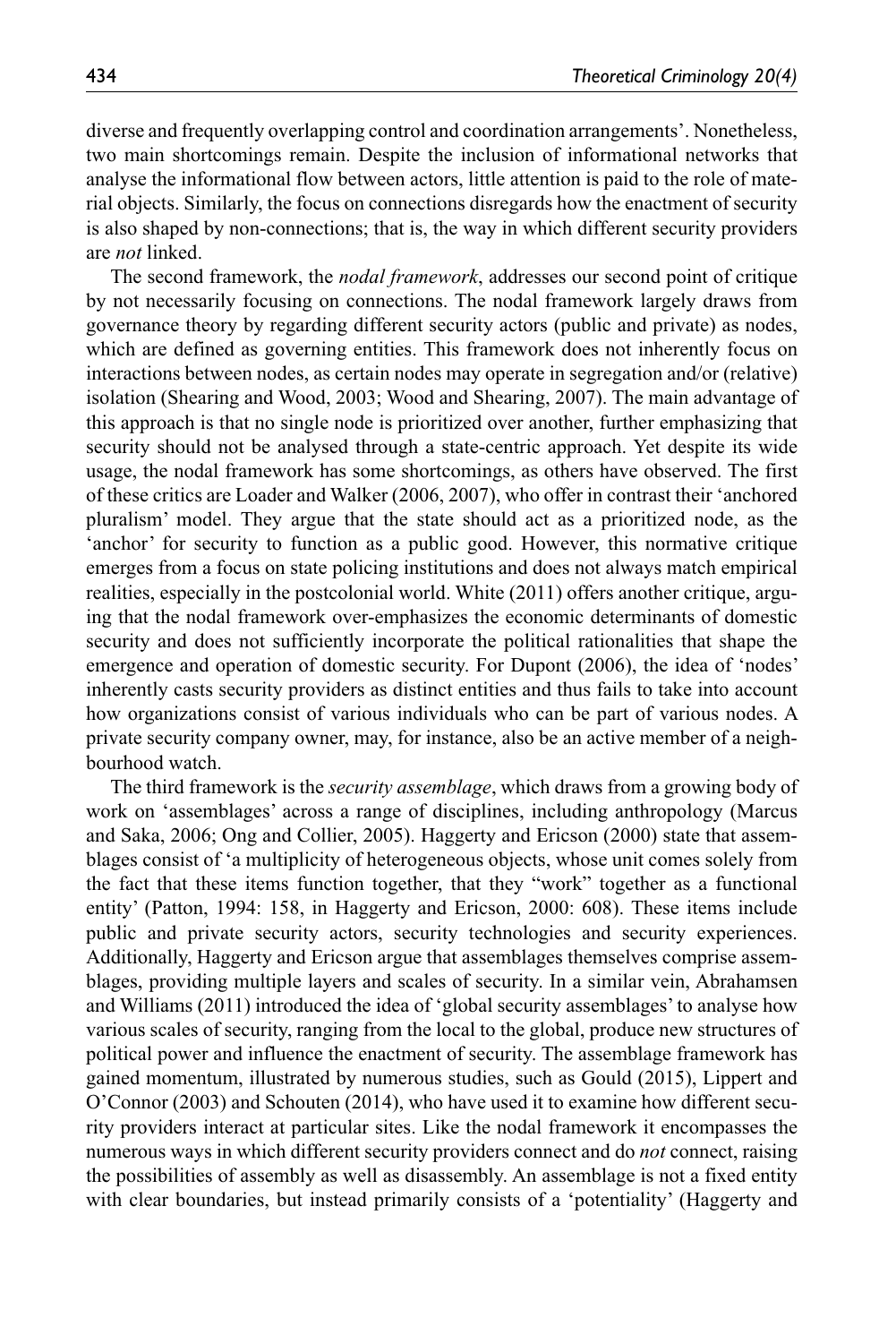Ericson, 2000: 609) of connections. However, the assemblage framework includes two benefits that differentiate it from the previous two. The first is the inclusion of ad hoc and informal linkages, rather than solely focusing on formal and institutionalized ones. The second lies in the emphasis on the materiality of security by incorporating technologies, such as CCTV cameras, materials, such as firearms, and various forms of expertise, such as statistical risk assessments. This provides a much more encompassing idea of security that moves beyond actors and institutions. Despite these relative strengths, following Marcus and Saka (2006: 104), we argue that, although inclusive, the assemblage framework does not function as 'a sustained analytical tool', precisely because of its encompassing nature. The assemblage framework demands additional concepts to understand how security is enacted, experienced and articulated by individuals.

Altogether, all three frameworks act as useful frames to understand pluralized security landscapes across the globe. They have consolidated a conceptual shift from a state-centric focus of security and have highlighted how security operates on various scales. Although they have been presented here as different frameworks, they are often used simultaneously and interchangeably. In this article, we draw from these works, but argue that two main points require emphasis. First, they are not analytical tools that can be applied to understand local interfaces and exchanges. We need more concrete analytical tools to help us comprehend how security is interpreted, enacted, articulated and given meaning and which particular elements are most important for its functioning. Second, these frameworks provide very little insight into the agency of individuals and how their choices and perceptions are related to their actions. The existing frameworks remain at present top–down and organizationcentric in perspective, and overlook the motivations of particular agents as well as how they manoeuvre within these landscapes. It is these two issues that securitizing capital—the central concept of this article—aims to address. Securitizing capital entails a relational and processual approach that attends to the material and discursive elements that make relationships possible and changeable, and includes personal narratives and experiences.

### **Securitizing capital: A new analytical tool**

We define securitizing capital as the processes of acquiring symbolic capital through other forms of capital in the field of security. In developing this idea, we draw on Bourdieu (1999, 2002) and Dupont (2004). Bourdieu (1999: 57) introduced the notion of capital in his analysis of the state, which he regarded as the 'culmination of a process of concentration of different species of capital'. Dupont makes use of Bourdieu's ideas, yet his analysis is situated within a contemporary analysis of security as pluralized and globalized, and thereby moves beyond an analysis of state power. Despite these different points of departure, both scholars identify how various types of capital—economic, social, cultural and political—are used in order to produce legitimacy and authority. Similarly, others have identified additional types of capital that influence security practices, such as bodily capital (Diphoorn, 2015; Hobbs et al., 2002) and force capital (Martin, 2013).

These ideas assist in overcoming the shortcomings of the other frameworks discussed above. Instead of only focusing on institutions or actors, securitizing capital entails a process, and encompasses not only actors but also materials and technologies when explaining interconnections between different entities, and situates the workings of the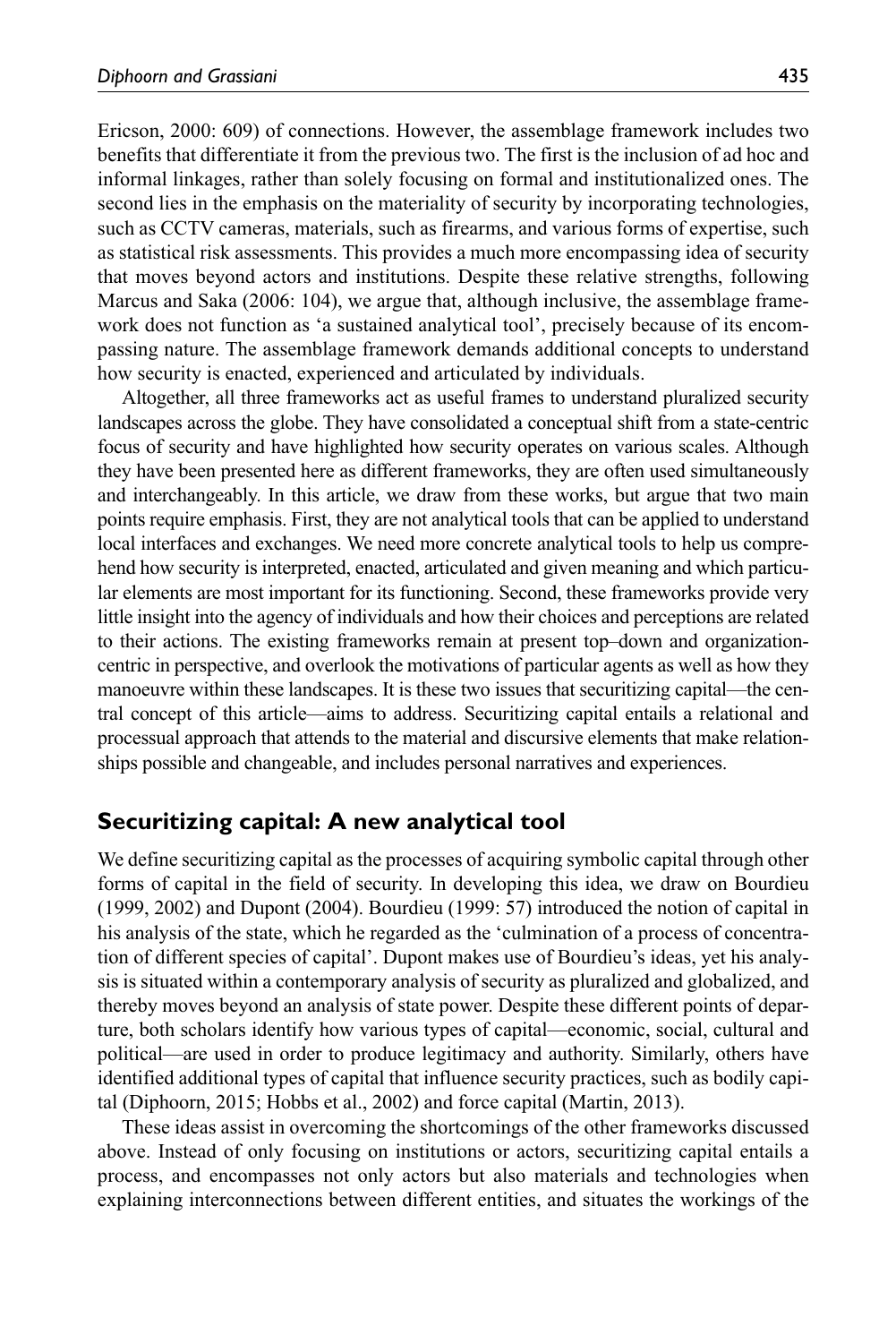different forms of capital within this field. Bourdieu argues that social actors (individuals and institutions) all act within different fields, in which they compete for different forms of mutually dependent and intertwined capital (understood as a range of objects, things and people) in a hierarchy of power relations. In the security field, then, we see individuals, companies and institutions compete with each other through the use of language, technologies and social networks. For example, a private security officer who has personal ties (social capital) with police officers at a particular police station is likely to possess more political capital. However, this is only meaningful within the specific field of his security work, as these contacts are mostly meaningless outside of it.

Yet the most essential type of capital, perhaps its 'ultimate' form, is symbolic capital. Symbolic capital refers to recognized authority and can be 'any form of capital whether physical, economic, cultural or social' that is perceived and recognized by social actors as being of value (Bourdieu, 1999: 62). It thus begets authority and becomes meaningful in the acquisition of status. Actors who do not possess the right economic, political, cultural and/or social capital are unlikely to acquire symbolic capital. Again, this is never a 'general' feat of a set of capitals, but can only happen within a specific field in which these assets are regarded as meaningful. In his work, Bourdieu (1999: 63) identified the state as the 'site par excellence of the concentration and exercise of symbolic power'. Although we do not deny the significant role of the state, our research is situated with an inherent assumption that security is pluralized, and thus that other non-state actors also possess a degree of symbolic capital. For example, several studies on private security (Button, 2002; Diphoorn, 2015; Mopas and Stenning, 2001) analyse how private security officers primarily acquire their authority—symbolic capital—through particular devices, such as uniforms and firearms. In fact, they argue for the necessity of this, as they cannot, in contrast to the state police, rely on legal rights and legal authority. This not only points towards the fundamental role that objects and symbols can play in conferring legitimacy to a security provider, but it also indicates that we cannot simply equate symbolic capital with the state, as Bourdieu does. However, uniforms and other symbols of authority of private security agents often mimic symbols of state institutions, such as the military or police, further highlighting the different ways in which symbolic capital is cultivated.

In our research, we are interested in finding out which types of capital are most important in acquiring symbolic capital in the field of security. In other words, which objects, social connections or forms of expertise are most important in acquiring a 'dominant' position within the pluralized landscape of security? We thus argue that symbolic capital, especially legitimacy and authority, is the one possible end result and that other forms of capital are translated and converted for this goal. This is what we refer to as securitizing capital: a process by which different types of capital, such as social and economic capital, are mobilized in order to acquire symbolic capital in the field of security. In the following sections, we will use ethnographic examples from our three cases to show different ways in which securitizing capital works.

#### *Social capital:* 'We all know each other'

Social capital—an entire range of social connections such as memberships, social activities, neighbourhood contacts, friendships, colleagues, kinship relations, but also objects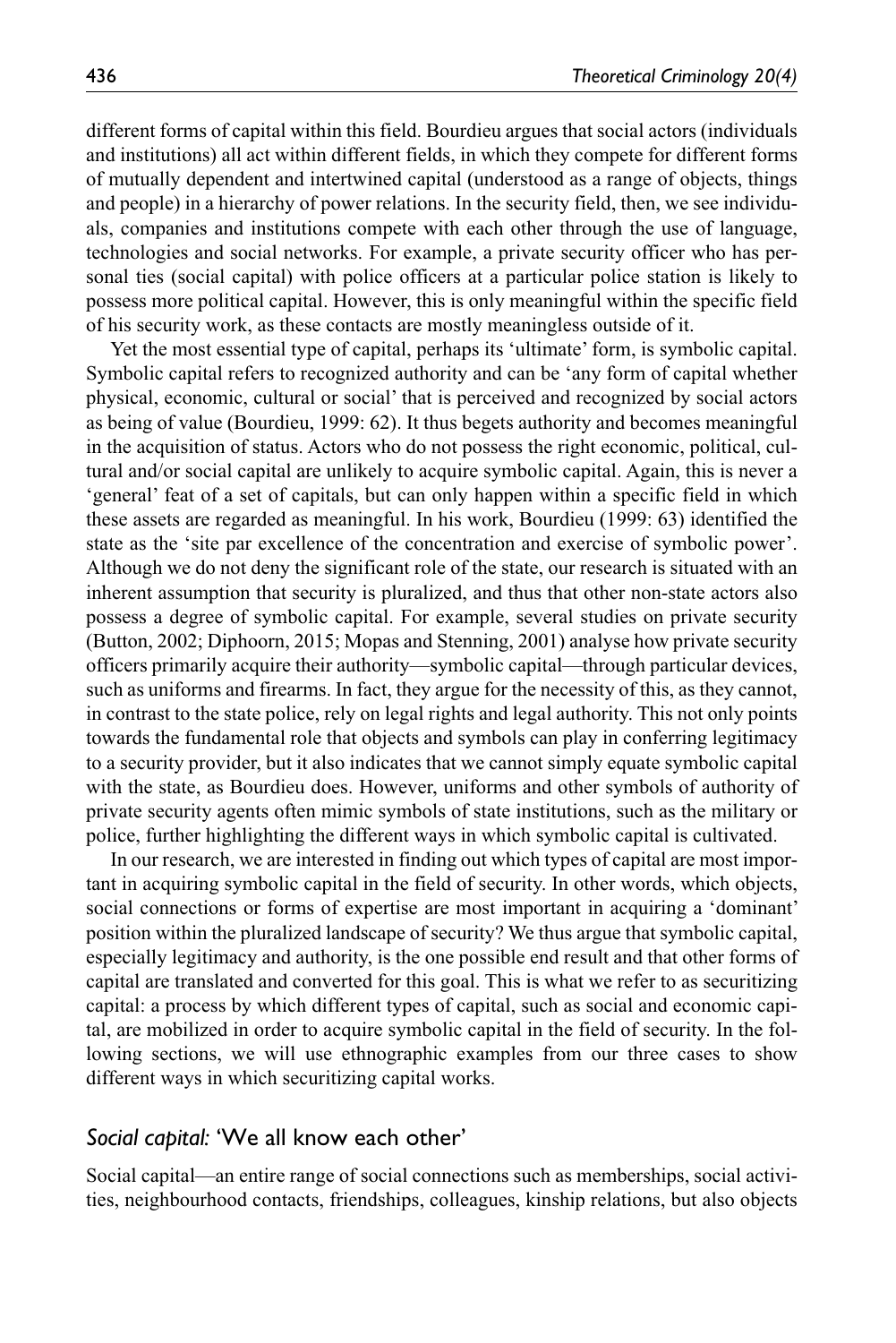that are exchanged between social connections, such as gifts—plays a fundamental role in shaping interactions between security providers (Crawford and Lister, 2006; Diphoorn, 2016b; Rigakos, 2002). In Israel, social capital primarily derives from the military and other public services such as the Israeli Security Agency (ISA). Past military experience is crucial in Israel: it is here where people establish social connections, which they maintain throughout the rest of their lives and careers. This is clearly evident in the security industry, where relationships made during an individual's regular or extended military service stand at the base of many personal and professional relationships. This is apparent during security conferences, where speakers from the private security world and the public services, particularly the military, are clearly acquainted. During their presentations they use phrases such as 'old friend' and personalized nicknames. These relationships are crucial for success and are critically framed as a 'revolving door' mechanism, where important positions within the industry are divided by a select group of actors who help one another.<sup>6</sup> People working in the higher levels of the security industry cannot do without a prestigious military background, while state agencies and companies employ people who know each other from these same security networks (Sheffer and Barak, 2013).

In Jamaica, networks established during military service, namely the Jamaica Defence Force (JDF), also act as a key source of social capital. Most of the owners we interviewed were ex-JDF members with one claiming that 'the security industry in Jamaica grew out of the Jamaica Defence Force'.7 The social network of many company owners thus revolves around a background in the JDF. One owner highlighted how his military background ensured that 'the doors have opened a little easier'.8 Another company owner even jokingly stated that their company was referred to as 'Down Park Camp', in contrast to the JDF, which is at 'Up Park Camp', further highlighting the association between the two.9 In general, most company owners highlighted the social closeness between companies, despite the competition between firms. Phrases such as 'we all know each other' and 'you know all the personalities and you have worked together' were common. This closeness is unquestionably shaped by the size of the industry: with 300 registered companies, of which about five dominate the market, employees, owners and managers regularly meet. This is particularly so when owners also participate in the Jamaica Society for Industry Security (JSIS), an industry association that acts as a representative body of the industry.

The Kenyan situation was different in terms of how social capital was securitized. Although most company owners are ex-police officers or ex-army personnel, this experience did not play a particularly significant role in social networking. Rather, in Kenya we identified two groups of social contacts associated with two (rivalling) employers: namely the Kenya Security Industry Association (KSIA) and the Protective Services Industry Association (PSIA). Due to a lack of state regulation, these two associations play a large role in regulating and setting standards for the industry (Diphoorn, 2016a), and they act as distinct social groups. "In May 2016, the Private Security Regulation Act was implemented in Kenya, marking the start of state regulation of the private security industry. As this Act had not yet been implemented at the time of writing, it is excluded from the analysis of this article." Although a simplification, the members of the KSIA generally include the foreign owned and larger companies, such as KK Security and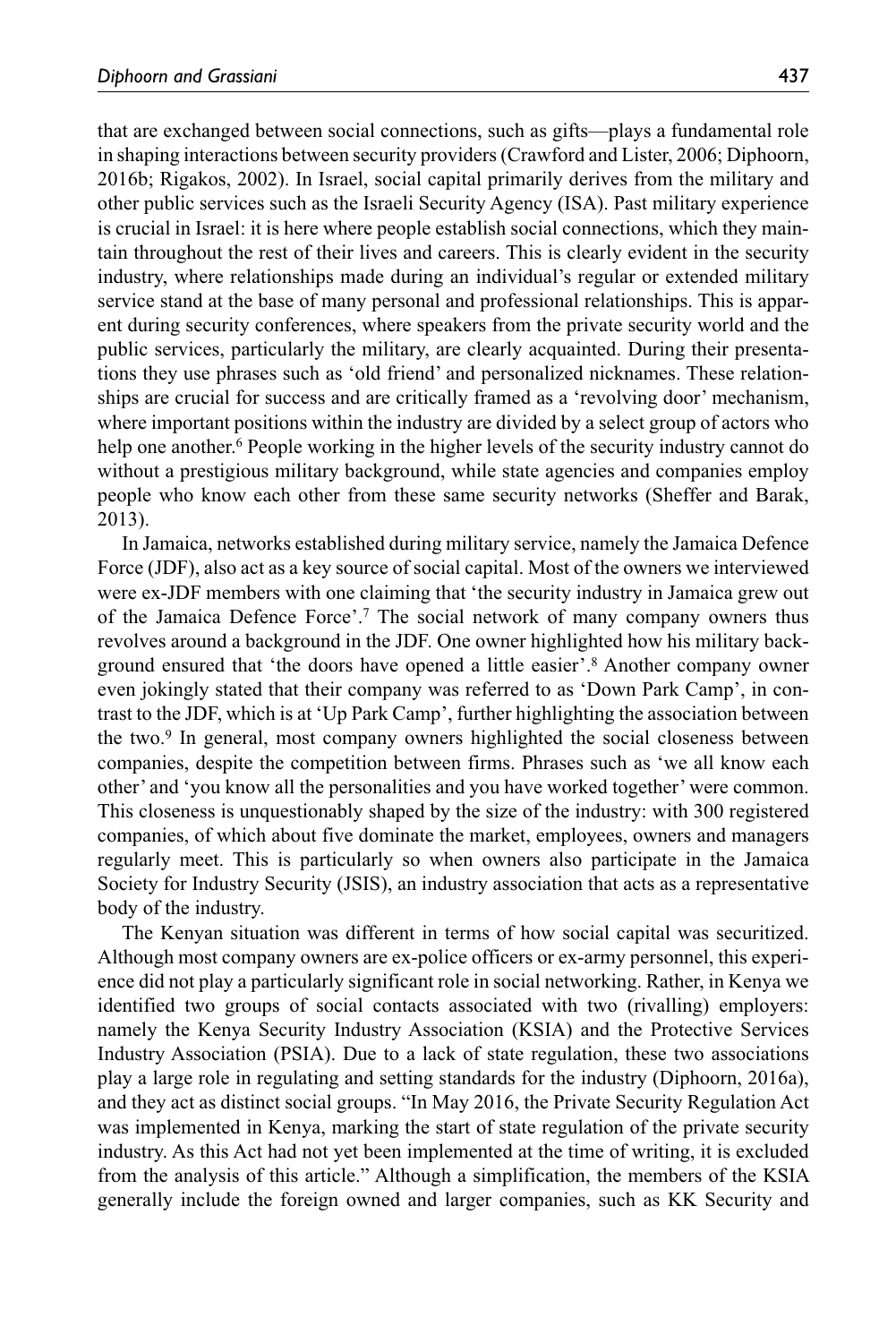G4S, and the PSIA comprises the smaller and Kenyan owned companies, such as Lavington Security. KSIA members differentiate themselves by describing themselves as 'legitimate and legal', while the PSIA members profile their 'local' status. Although there are some interactions between members from the two associations, they operate rather distinctly and serve different clients. KSIA members are more focused on acquiring contracts with international clients, particularly international NGOs, ex-pats and embassies. In doing so, they profile their international orientation and their adherence to the law (particularly those concerning the minimum wage), and they distance themselves from the Kenyan government. On the contrary, PSIA members actively seek out government tenders and locally owned businesses. In this regard, KSIA members are primarily interested in using their social capital among each other for lucrative international clients—that is, converting their social capital into economic capital—while PSIA members use their social capital among each other and government officials for economic purposes, but also for acquiring more political capital.

Thus, in both Jamaica and Israel, a (combat) military background lies at the basis of a person's social capital while in Kenya we see that social capital consists of, and operates in, two different ways through two employers' associations. Nevertheless, in each case, knowing particular individuals is crucial in being able to operate successfully in the security field. In other words, social capital is a core capital that is used to acquire status and power; that is, symbolic capital.

#### *Cultural capital:* 'We know security, we live it'

These various forms of social capital are unquestionably related to cultural capital; contacts from the past are often intertwined with experiences from the past. In most of the studies on policing partnerships, the sharing of crime intelligence and information has been identified as the key form of potential collaboration (Diphoorn and Berg, 2014; Hummer and Nalla, 2003; Shearing et al., 1980). Crime intelligence and other forms of data are a type of cultural capital, which Dupont (2004: 86) defines as the 'aggregate of knowledge and expertise' at the individual and collective level. Bourdieu employs a more abstract understanding of culture to include social codes, ritual and values. In our analysis, we perceive cultural capital to include forms of data, such as crime statistics, but also knowledge and skills, such as training and specialized experiences.

The intertwining of social and cultural capital is evident in the Israeli case: a person's past in the military establishes certain contacts and the acquisition of certain skills (e.g. intelligence gathering, combat skills) and knowledge, particularly for those who were part of an elite military unit. For example, the specialized military training acquired during conscription functions as the key form of cultural capital, so that even though 'regular' military service is a must to gain full citizenship, real status is only received after combat service, particularly in special units. The hierarchy established in the IDF continues within the private security sphere; one class of security guards receive a short training and work at shopping malls, while others, coming from special IDF units, train for longer periods to qualify for 'high-profile' work at airports or embassies for example. After a military or ISA career, the most obvious career choice is to work in the private security sphere. These men, often consultants, then use their capital to train other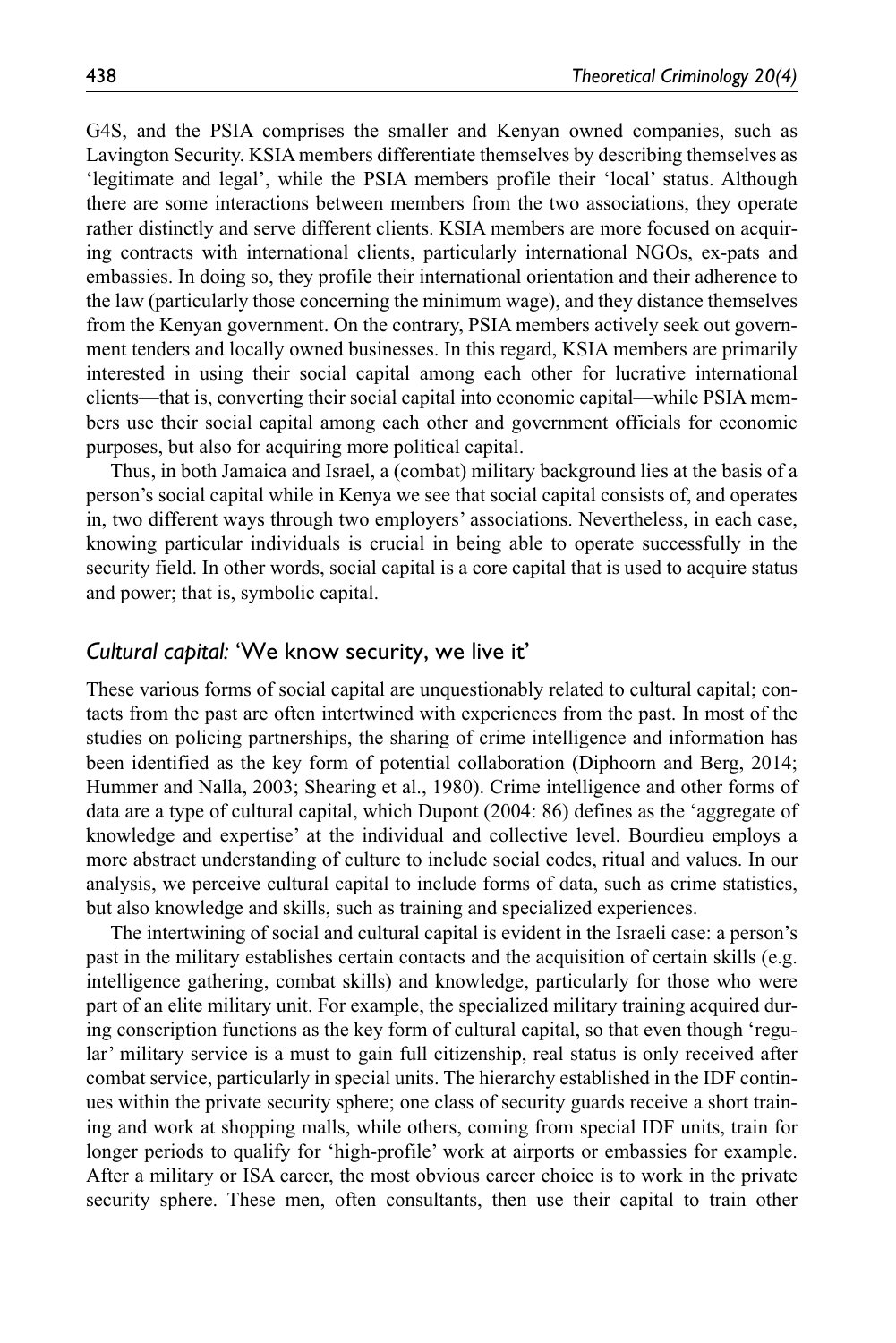security officials, and even the police, who are specialized in law enforcement, but not in 'security'. On a different level, but very much related, being Israeli in itself is a form of cultural capital: in many countries, a person's Israeli background and/or nationality is perceived as a guarantee of an excellent skill set, an assumption actively used by Israelis to sell security products (Grassiani, 2016). This is evident in the following quote of an Israeli security professional who frequently works in Africa: 'there [in African countries] your technical skills are seen as "holy", as absolute, once they are convinced of it, everything you say is the "last word" (the truth)'.10

The transformation of military experience into security capital is also reflected in Jamaica and Kenya, where a military background is translated into having certain (perceived) necessary skills. One company owner in Jamaica highlighted that a military background signified 'good credentials and a good reputation' and that 'they knew our background' and 'what you stood for'.11 It is also for this reason that most companies have ex-JDF members training their security officers. As there is no uniform training system in Jamaica that all companies must adhere to, $12$  companies provide in-house training sessions and they employ ex-JDF members to provide this training. There is thus a perception that a certain level of training (cultural capital) will provide private security officers with more skills, so that they can acquire more legitimacy when conducting their work. The same process was identified in Kenya, which also lacks a uniform training system for the private security industry. This is slowly changing through the setting up of training facilities, such as the Private Security Training Academy, which was established in 2011.13 Like the Jamaican case, this academy has recruited ex-army officials to act as trainers, motivated by the belief that military skills—associated with qualities such as 'discipline' and 'respect for authority'—are essential in the industry.

We therefore see in all three cases that the possession of specific skills, through particular types of training, are regarded as essential in the field of security, and this cultural capital is used to influence one's position. This occurs both on the level of individual actors, such as a security consultant that advertises his skills, and on a more systematic or structural level, such as the widespread practice of hiring particular trainers to pass on certain skills to security officers. In general, we have found that a policing and/or military background is regarded by most people, both in and outside the industry, as essential. However, there is also a growing discourse that a private security company is a business like any other and that management, marketing and financial expertise is more important. Therefore, the specific skills (i.e. forms of cultural capital) that are regarded as necessary, and bestow a certain degree of authority and legitimacy onto an individual, do differ, despite a preliminary emphasis on particular military-based skills. Nevertheless, all three cases show that particular security expertise is translated into a position of power and that cultural capital is securitized in several ways in order to gain legitimacy and power.

#### *Economic capital:* 'Donations' and 'perks'

The third form of capital that was often securitized in our sites of research was economic capital. This has also been identified as playing a prominent role in public–private partnerships, in which private security companies often hold more economic capital. Studies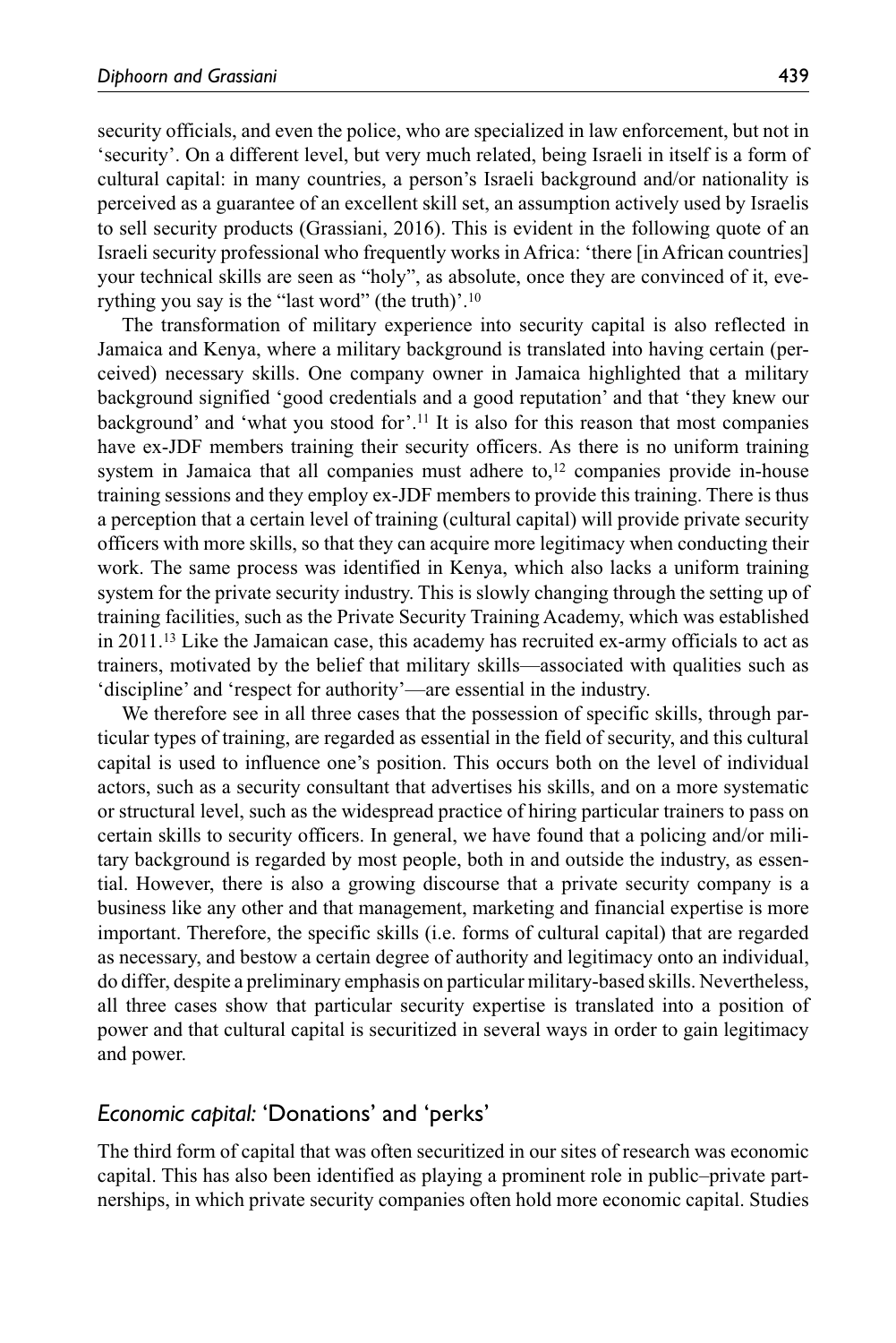have shown how private security companies often provide financial assistance, either through monetary donations or technological assistance, to other security providers, particularly those aligned to the state (Diphoorn, 2016b; Dupont, 2004).

The translation of economic capital into symbolic capital is particularly common in Kenya. Private security companies and residential policing initiatives often use their economic capabilities to assist the police and this primarily occurs through providing resources and direct payment. Several resident associations and private security companies, particularly in the more affluent parts of Nairobi, assist the state police by providing them with resources and equipment, such as vehicles for joint patrols. After these joint patrols, the police officers in question often receive financial rewards through direct cash payments, of which the head of the police station in question receives a margin. Police officers referred to these payments as 'donations' and 'perks' and they acted as a financial incentive for them to go on these patrols. For the community initiatives, the main aim in supporting the police financially is to reduce crime in the area and to enhance cooperation with the state police. The latter is also important for private security companies, yet their interest also lies in acquiring more publicity and clients. These dissimilar motivations further show that different security actors securitize economic capital for diverse reasons.

The securitization of economic capital was also evident in Jamaica, albeit less prominently. Here too company owners mentioned providing 'donations' to the police station, such as stationery and televisions.<sup>14</sup> In general, such acts were regarded as a means to establish better working relationships with the state police, which many described as difficult and problematic. Furthermore, many company owners highlighted that it was particularly difficult to establish long-lasting relationships due to high turnover of police officers that rotate between police stations (a policy intended to reduce corruption).

In Israel, economic capital did not play such a prominent role in the daily operation of security practices. In contrast to Kenya and Jamaica, the (armed) state bodies in Israel are not undermanned, poorly equipped and in need of financial assistance. Nevertheless, economic capital is crucial on a different level, such as the vast amount of funds flowing into the development of new technologies, weapons and training.15 This not only results in an enormous defence and security export that is based on a large amount of economic capital, but it is used by Israelis as a means of acquiring authority on an international level.

This difference between these case studies suggests that the different position of the countries in question within a globalized political economy plays a fundamental role in the securitization of capital; that is, determining what is needed in the larger security landscape. In Kenya and Jamaica, for instance, unlike Israel, non-state actors regularly use their economic capital to augment and facilitate their relationship with state authorities. In Israel, matters are different as state armed forces have substantial economic capital and a vast amount of money is invested into the development of security and defence products, which is used on the international security market. This dissimilarity not only points towards divergent political economies that shape the various fields of security, but also towards a distinct relationship between state and non-state entities. We can therefore draw on Bourdieu's analysis of the state as the political entity that equates and beholds symbolic capital to analyse the Israeli context, wherein the state is a central player.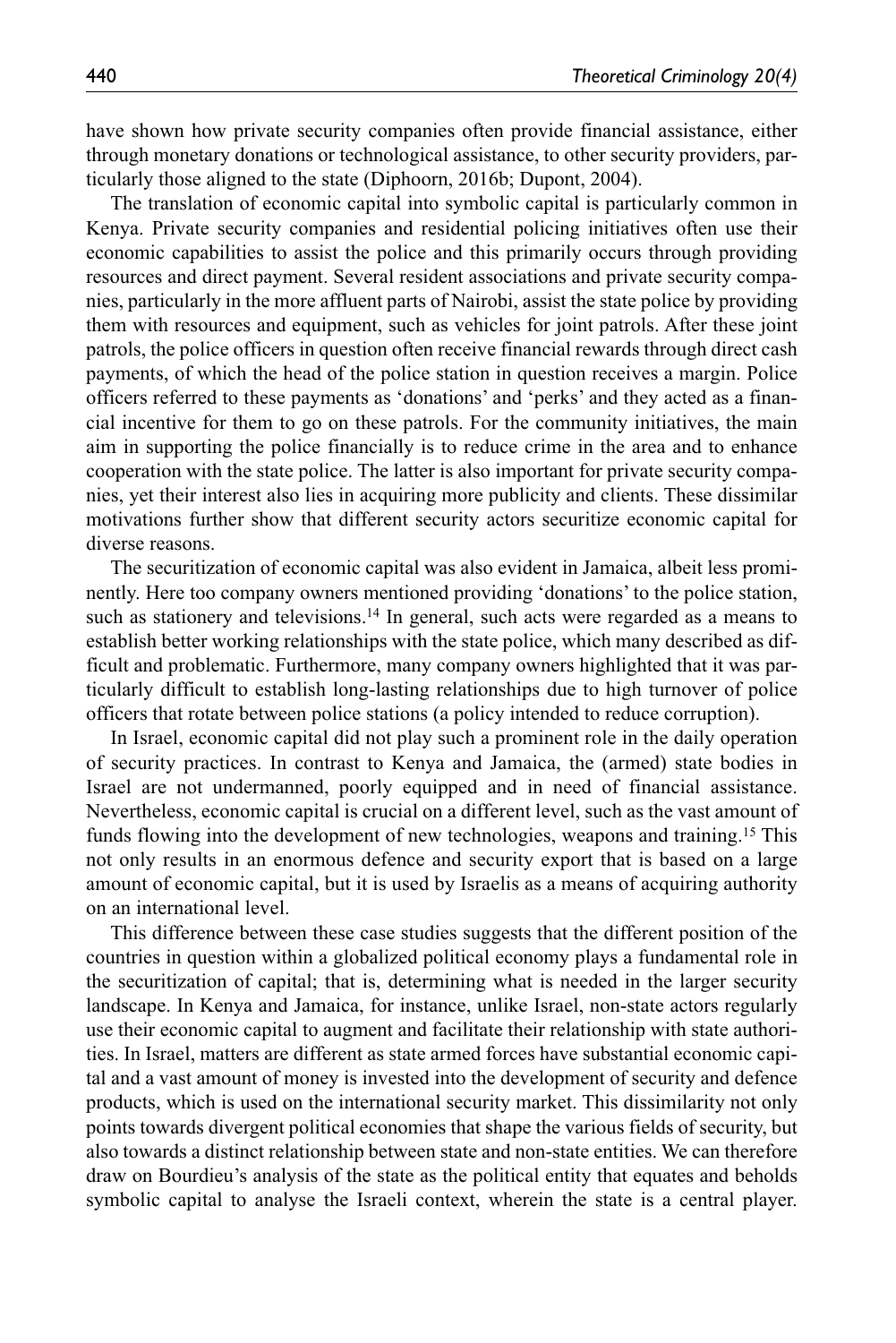However, this is different from Kenya and Jamaica, where the state police is not necessarily the leading player and is perhaps compelled to convert some of its own capital in order to acquire power and legitimacy.

From our analysis of three forms of capital across three different cases, we want to emphasize three issues that define the process of securitizing capital. The first is that it is a processual approach: this entails that we distinguish between the *possession* of capital and the actual *mobilization* of capital.16 We argue that these two phases should be held analytically distinct: a security actor may enjoy access to particular capital, but if not used, it does not necessarily impact the power struggles within the field. Yet when used, both purposely and unknowingly, the nature of that capital changes and it has an effect. For example, the owner of a private security company may know an important political figure, but if he/she never makes use of this social capital, it does not influence how security is enacted and understood. This also highlights the performative nature of securitizing capital: the translation of capital has an effect on and influences how security operates. Mobilizing one's capital will determine whether one is a 'dominant' or 'dominated' actor and as such, it is directly linked to larger power relations. Therefore, by making the distinction between the possession and mobilization of capital, we can analyse how, when and why particular capital is mobilized for a particular goal.

By doing so, we also have the opportunity to uncover the different motivations behind the securitization of capital that differ across field sites and security actors, which is our second insight. For example, our data show that leaders of neighbourhood watches are concerned with the perceptions of residents from the neighbourhood, primarily because their legitimacy hinges upon such perceptions. Owners of private security companies are also concerned with acquiring legitimacy from citizens (i.e. potential clients), but additionally also focus on economic gains. Securitizing capital thus has dissimilar meanings for different security actors within different fields. Different forms of capital are very interdependent and only 'work' within specific fields. As we saw with the Israeli case, the military background of a security consultant is meaningful within the Kenyan 'security field', while in Israel it does not add much value, due to general conscription. Furthermore, a police officer may overtly display his/her firearm in a particular situation within which it is meaningful, such as during a patrol, while it may have no effect during an operational meeting with private security company owners. The value of capital is thus inherently connected to the 'field'.

The third issue is that securitizing capital can happen across various scales. Capital is securitized from the local to the global or from the global to the institutional, which again, results in different fields that give it meaning. For example, the way capital is securitized by a private security owner is different when he/she is speaking to a local client than when he/she attends an international security fair. Although other theoretical frameworks also highlight this, our approach tackles the problem of scale in a unique way: namely that the securitization of capital can occur at the level of individuals, such as a police officer, but also at the level of the organization, such as the police force. Our processual-relational approach provides space to include this diversity, further emphasizing the plethora of relationships and interfaces that influence how security is enacted and experienced.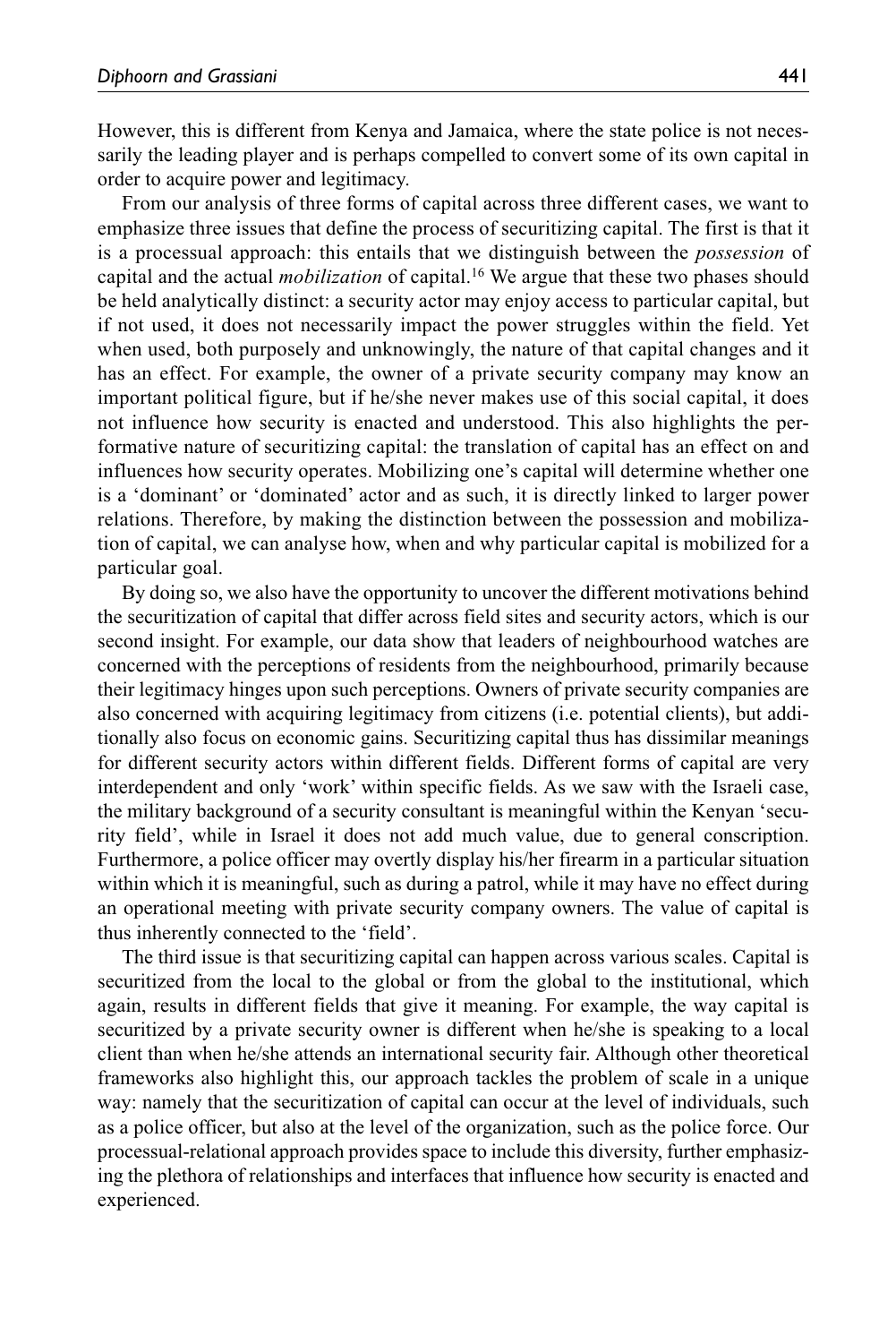## **Concluding remarks**

In this article we have introduced a new analytical tool—securitizing capital—that can be used to understand security across the globe. Although existing frameworks, such as security networks, nodal frameworks and security assemblages are productive and insightful, we argue that additional tools are needed to analyse particular hierarchies of power as well as to describe the circulation of particular objects, people and knowledge within such frameworks. We have tried to develop such a tool through the concept of *securitizing capital*, which refers to a process by which particular types of capital are translated in order to acquire authority in the field of security. We have shown how this works by using empirical material collected in three different field sites: Israel, Kenya and Jamaica. Due to the scope of this article, we have purposely presented a brief overview of these three cases and emphasized specific issues while leaving others aside.

In these three cases, we see different and shifting power balances due to the translation of different types of capital. This entails that different elements, such as objects, connections and experiences, are crucial in order to acquire power across the three cases. Therefore, by focusing on how various types of capital are securitized, we have been able to identify some similarities and differences between the cases. Rather than analysing security through institutions and actors, securitizing capital focuses on the ways in which relationships are constructed and negotiated, the role that non-human elements play in these interactions and the subjective experiences of security. As a processual-relational approach, securitizing capital thus acts as a useful comparative analytical tool that sheds further light on how security is enacted, constituted and experienced by individuals across the globe.

#### **Funding**

The author(s) disclosed receipt of the following financial support for the research, authorship, and/ or publication of this article: This research was funded by an ERC Starting Grant (337974), titled 'Transforming Citizenship through Hybrid Governance: The Impacts of Public-Private Security Assemblages'.

#### **Notes**

- 1. When using interview material we draw from data collected by both authors and do not differentiate between which author conducted which interview, as some interviews were also conducted together.
- 2. The Green Line refers to the armistice line of 1947 and is often seen as the unofficial border between Israel and Palestinian territory.
- 3. All of the figures in this paragraph were provided during interviews conducted in 2014.
- 4. See, for example, this news report: [http://www.newindianexpress.com/cities/chennai/](http://www.newindianexpress.com/cities/chennai/Shocked-but-not-stirred-Indians-take-over-role-of-rescuers-in-Kenya/2013/09/26/article1803858.ece) [Shocked-but-not-stirred-Indians-take-over-role-of-rescuers-in-Kenya/2013/09/26/arti](http://www.newindianexpress.com/cities/chennai/Shocked-but-not-stirred-Indians-take-over-role-of-rescuers-in-Kenya/2013/09/26/article1803858.ece)[cle1803858.ece](http://www.newindianexpress.com/cities/chennai/Shocked-but-not-stirred-Indians-take-over-role-of-rescuers-in-Kenya/2013/09/26/article1803858.ece) (accessed 4 September 2015).
- 5. See the report by the Human Rights organization Yesh Din: [http://www.yesh-din.org/userfiles/](http://www.yesh-din.org/userfiles/file/Reports-English/Yesh%20Din_The%20Lawless%20Zone_Web_EN.pdf) [file/Reports-English/Yesh%20Din\\_The%20Lawless%20Zone\\_Web\\_EN.pdf](http://www.yesh-din.org/userfiles/file/Reports-English/Yesh%20Din_The%20Lawless%20Zone_Web_EN.pdf) (accessed 8 September 2015).
- 6. See, for example, [https://hamushim.files.wordpress.com/2014/11/10649599\\_883962504981](https://hamushim.files.wordpress.com/2014/11/10649599_883962504981424_3600951479547013578_n.jpg) [424\\_3600951479547013578\\_n.jpg](https://hamushim.files.wordpress.com/2014/11/10649599_883962504981424_3600951479547013578_n.jpg) where this issue is critically tackled by the Israeli organization Hamushim ('armed') (accessed 27 August 2015).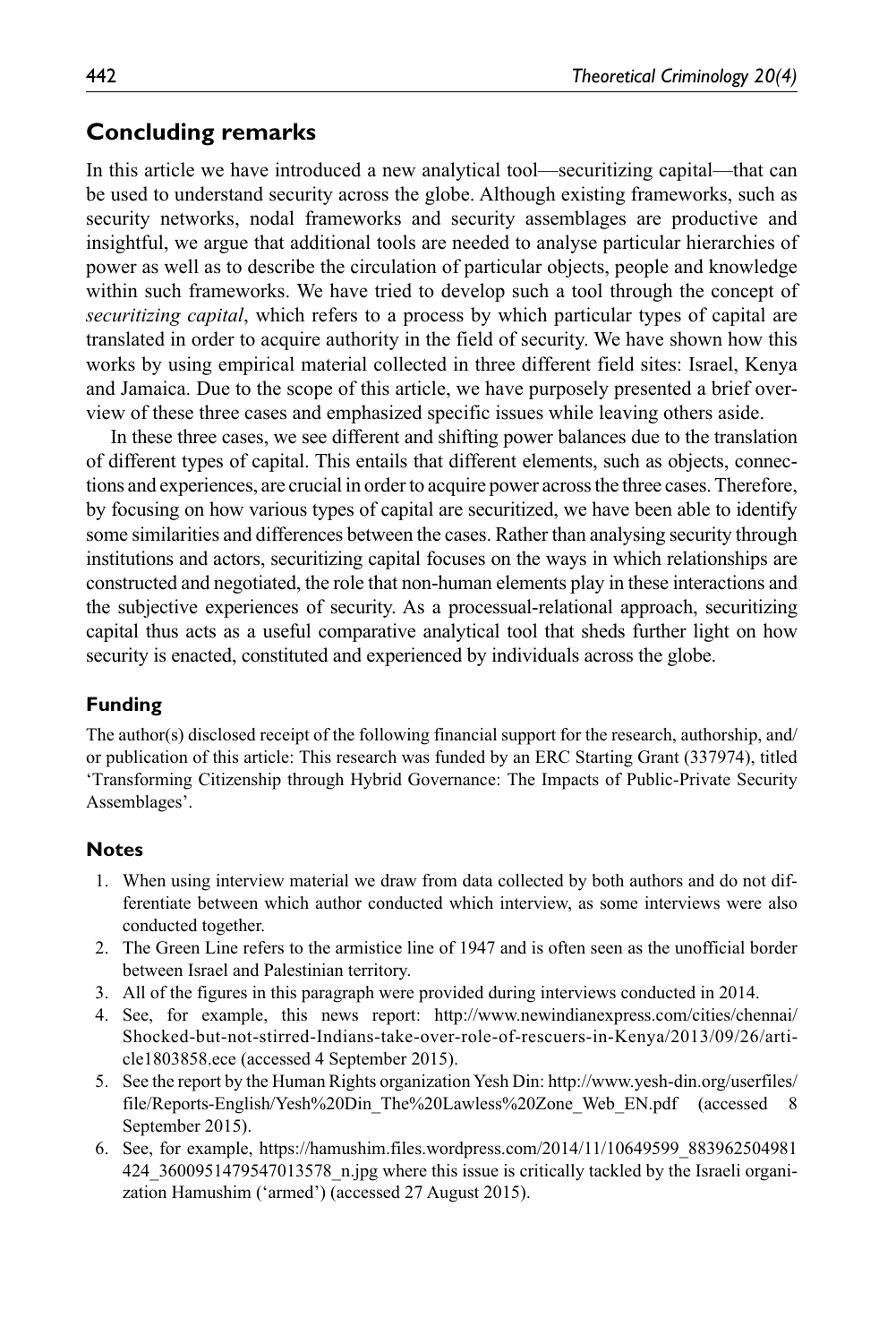- 7. Interview: Kingston, 21 August 2014.
- 8. Interview: Kingston, 27 August 2014.
- 9. Interview: Kingston, 21 August 2014.
- 10. Interview: employee of Israeli private security company, 14 June 2015.
- 11. Interview: Kingston, 22 August 2014.
- 12. At the time of writing, a training system with various levels had been set up by the Heart Trust Training and Human Resource Department, yet several company owners had not adopted the system.
- 13. Interview: Nairobi, 13 May 2015.
- 14. Interview: Kingston, 21 August 2014.
- 15. Israel's defence budget in 2014 amounted to US\$14 billion.
- 16. This assertion stands in contrast to Dupont (2004), who does not differentiate between the two.

#### **References**

- Abrahamsen R and Williams MC (2011) *Security beyond the State: Private Security in International Politics*. Cambridge: Cambridge University Press.
- Bourdieu P (1999) Rethinking the state: Genesis and structure of the bureaucratic field. In: Steinmetz G (ed.) *State/Culture: State-Formation after the Cultural Turn*. Ithaca, NY: Cornell University, 53–75.
- Bourdieu P (2002) The forms of capital. In: Woosley Biggart N (ed.) *Readings in Economic Sociology*. Oxford: Blackwell, 280–291.
- Brodeur JP (2010) *The Policing Web*. Oxford: Oxford University Press.
- Button M (2002) *Private Policing*. Cullompton: Willan.
- Crawford A and Lister S (2006) Additional security patrols in residential areas: Notes from the marketplace. *Policing and Society* 16(2): 164–188.
- DeWalt KM and DeWalt BR (2002) *Participant Observation: A Guide for Fieldworkers*. Walnut Creek, CA: AltaMira Press.
- Diphoorn T (2015) 'It's all about the body': The bodily capital of armed response officers in South Africa. *Medical Anthropology* 34(4): 336–352.
- Diphoorn T (2016a) Surveillance of the surveilleurs: Regulation of the private security industry in South Africa and Kenya. *African Studies Review* (forthcoming).
- Diphoorn T (2016b) *Twilight Policing: Private Security and Violence in Urban South Africa*. Berkeley, CA: University of California Press.
- Diphoorn T and Berg J (2014) Typologies of partnership policing: Case studies from urban South Africa. *Policing and Society* 24(4): 425–442.
- Dupont B (2004) Security in the age of networks. *Policing and Society* 14(1): 76–91.
- Dupont B (2006) Delivering security through networks: Surveying the relational landscape of security managers in an urban setting. *Crime, Law and Social Change* 45: 165–184.
- Dupont B (2014) Private security regimes: Conceptualizing the forces that shape the private delivery of security. *Theoretical Criminology* 18(3): 263–281.
- Epps K (2013) Private security companies in Jamaica. In: *Private Security Companies in the Caribbean: Case Studies of St. Lucia, Trinidad and Tobago, and Jamaica*. Institute of International Relations, University of the West Indies, 77–131.
- Ericson R (1994) The division of expert knowledge in policing and security. *British Journal of Sociology* 45(2): 149–175.
- Gould A (2015) Global assemblages and counter-piracy: Public and private in maritime policing. *Policing and Society*. Epub ahead of print 11 August 2015. DOI: 10.1080/ 10439463.2015.1072180.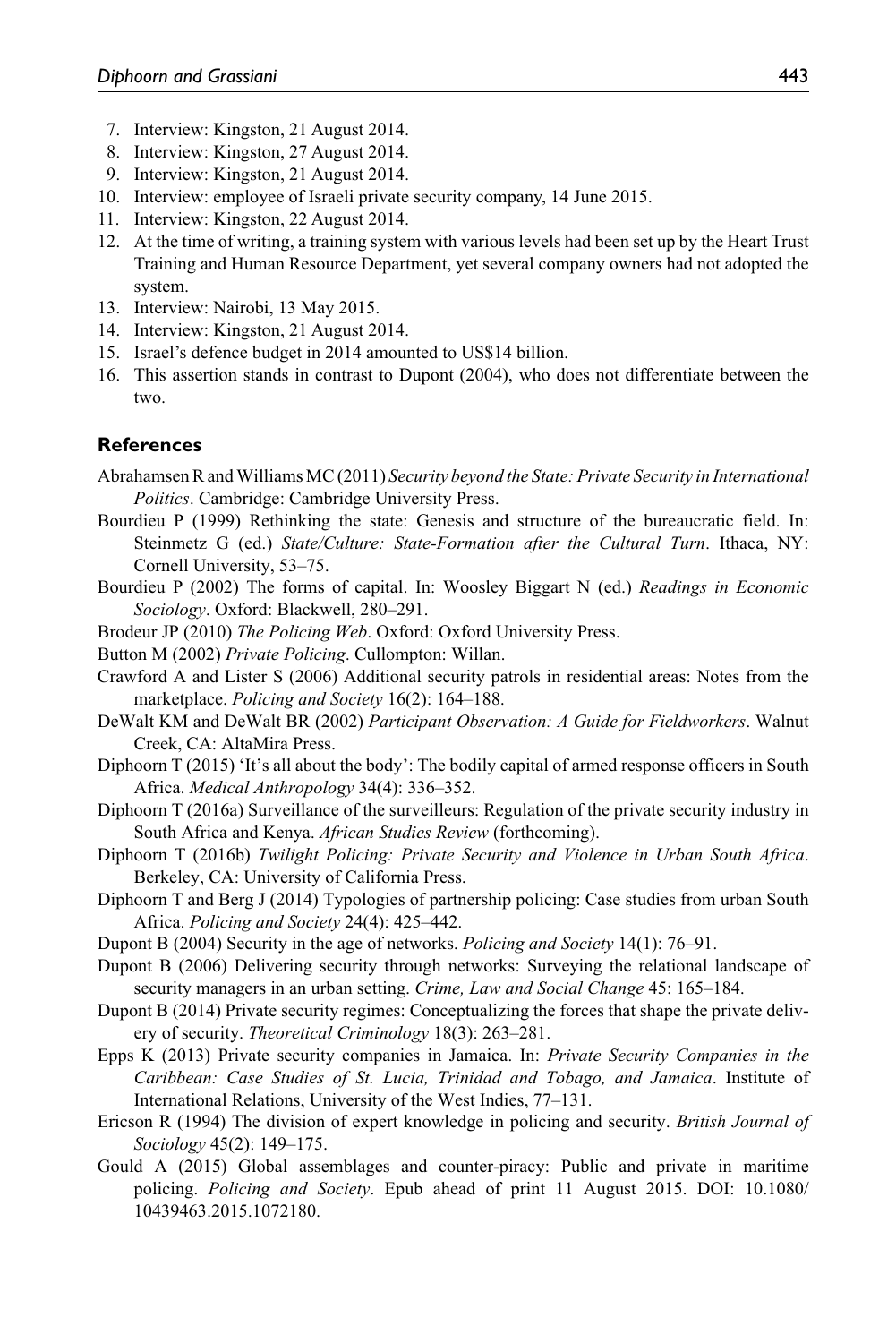- Grassiani E (2016) Commercialized occupation skills: Israeli security experience as an international brand. In: Leese M and Wittendorp S (eds) *Security/Mobility: Politics of Movement*. Manchester: Manchester University Press (forthcoming).
- Haggerty KD and Ericson RV (2000) The surveillant assemblage. *British Journal of Sociology* 51(4): 605–622.
- Harriott A (2000) *Police and Crime Control in Jamaica: Problems of Reforming Ex-Colonial Constabularies*. Kingston: UWI Press.
- Hobbs D, Hadfield P, Lister S, et al. (2002) 'Door lore': The art and economics of intimidation. *British Journal of Criminology* 42: 352–370.
- Hummer D and Nalla M (2003) Modeling future relations between the private and public sectors of law enforcement. *Criminal Justice Studies* 16(2): 87–96.
- Jaffe R (2012) Criminal dons and extralegal security privatization in downtown Kingston, Jamaica. *Singapore Journal of Tropical Geography* 33(2): 184–197.
- Jones T and Newburn T (eds) (2006) *Plural Policing: A Comparative Perspective*. London: Routledge.
- Kimmerling B (1993) Patterns of militarism in Israel. *European Journal of Sociology/Archives Européennes de Sociologie* 34(2): 196–223.
- Konopinsky N (2009) *Ordinary security: An ethnography of security practices and perspectives in Tel Aviv*. PhD Thesis, University of Edinburgh, UK.
- Krahmann E (2005) Security governance and networks: New theoretical perspectives in transatlantic security. *Cambridge Review of International Affairs* 18(1): 15–30.
- Lippert R and O'Connor D (2003) Security assemblages: Airport security, flexible work, and liberal governance. *Alternatives* 28(3): 331–358.
- Loader I and Walker N (2006) Necessary virtues: The legitimate place of the state in the production of security. In: Wood J and Dupont B (eds) *Democracy, Society and the Governance of Security*. Cambridge: Cambridge University Press, 165–195.
- Loader I and Walker N (2007) *Civilizing Security*. Cambridge: Cambridge University Press.
- Lomsky-Feder E and Ben-Ari E (2012) *The Military and Militarism in Israeli Society*. Albany, NY: SUNY Press.
- Marcus GE and Saka E (2006) Assemblage. *Theory, Culture & Society* 23(2–3): 101–109.
- Martin J (2013) Informal security nodes and force capital. *Policing and Society* 23(2): 145–163.
- Mkutu KA and Sabala K (2007) Private security companies in Kenya and dilemmas for security. *Journal of Contemporary African Studies* 25(3): 391–416.
- Mopas MS and Stenning PC (2001) Tools of the trade: The symbolic power of private security an exploratory study. *Policing and Society* 11(1): 67–97.
- Ngugi R, Kimenyi M, Gakuru O, et al. (2004) *Security risk and private sector growth in Kenya: A survey report*. Nairobi: Kenya Institute for Public Policy Research and Analysis (KIPPRA).
- Ochs J (2011) *Security and Suspicion*. Philadelphia, PA: Pennsylvania University Press.
- Ong A and Collier SJ (eds) (2005) *Global Assemblages: Technology, Politics, and Ethics as Anthropological Problems*. Malden: Blackwell Publishing.
- Rigakos G (2002) *The New Parapolice: Risk Markets and Commodified Social Control*. Toronto: University of Toronto Press.
- Ronen Y (2010) *Israel: The use and regulation of private military and security companies in situations of armed conflict*. PRIV-WAR Report-Israel, National Reports Series 01/10.
- Ruteere M and Pommerolle M (2003) Democratizing security or decentralizing repression? The ambiguities of community policing in Kenya. *African Affairs* 102(409): 1–18.
- Schouten P (2014) Security as controversy: Reassembling security at Amsterdam Airport. *Security Dialogue* 45(1): 23–42.